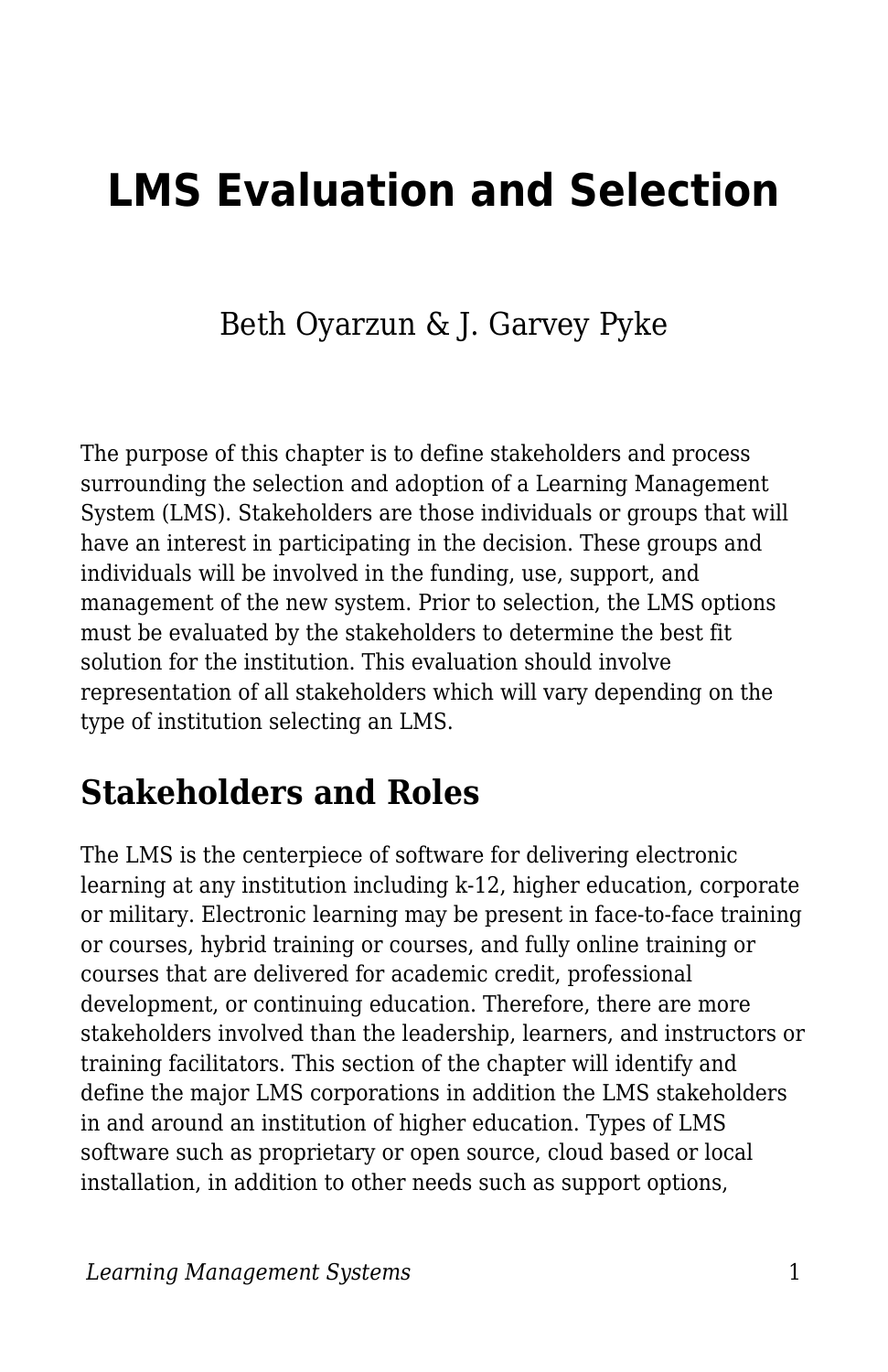functions and features will be discussed.

Proprietary LMS software is distributed by for profit corporations whereas open source LMS software is distributed by non-profit organizations. The choice between these two is often based on the resources available. For example, proprietary software is often harder to customize; but if the institution does not employ programmers that are able to write code to customize the system, then proprietary might be the better option. Conversely, if the institution does employ programmers that are able to customize the system, then open source might be a better option.

Cloud-based LMS software is hosted as a web service, while locally installed LMS software is installed on a local server machine either at the institution or with the corporation that agrees to house and manage the server. The choice of these two options depends on the level of control and information security the institution wishes to have. Cloud-based is less secure but minimizes downtime for software upgrades. Locally installed is more secure but less stable as a far as downtime.

- How will the LMS be hosted, supported, and updated? Types of hosting was discussed previously. However, costs can also vary with different hosting scenarios. Support can be outsourced or done in-house. Many vendors offer tiered support packages that come at an additional cost to the software license, which is also tiered based on the level of service. Updates to the software are usually included for the duration contract unless the vendor releases a new version and the client (institution) wants to upgrade prior to the contract expiration.
- What plugins or customizations can be done and how? Many services such as Dropbox, Google Drive, YouTube, and other third-party applications can be integrated into an LMS so a user would have access across platforms with a single sign-on. Some vendors allow programming customizations such as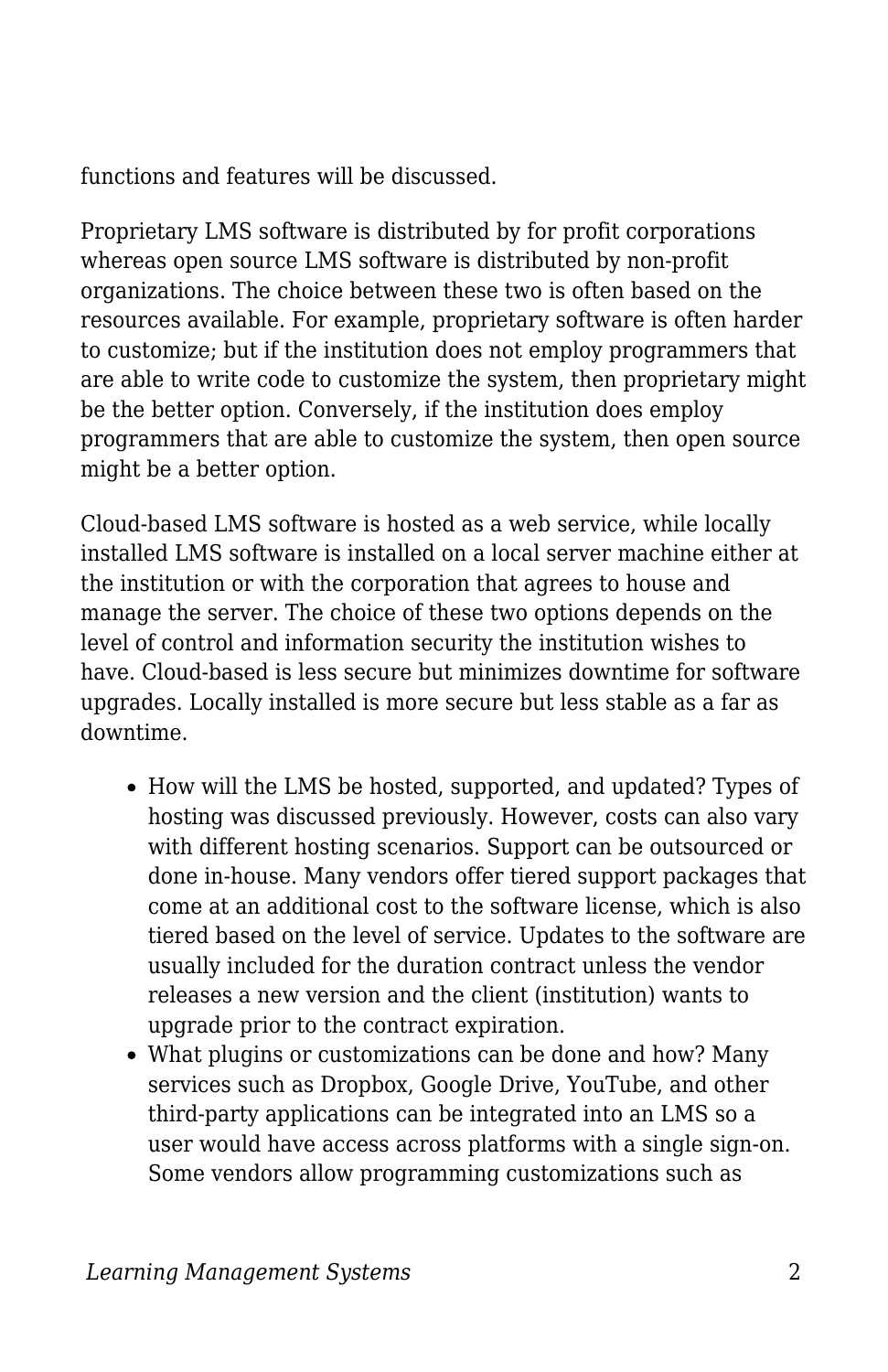porting grades from the LMS to an institutional system for reporting purposes.

- How will the content form the existing LMS (if applicable) be imported into the new one? If the institution has an existing LMS, this is one of the most important questions. Can the content be moved and what functionality will be lost or need to edit after the move? For example, if a higher education campus was moving from Blackboard to Canvas, Canvas does not have the same Blog tool that Blackboard has.
- Can publisher produced materials be integrated? Many publishers are creating electronic materials to coincide with their textbooks. They also have their own LMS systems.
- What reporting options are available? Data-driven decision making is essential as we have access to more and more data. However, mining that data and being able to generate a meaningful report becomes the important feature. Different stakeholders will have needs for different kinds of reports.
- Is the LMS compatible with mobile devices? More and more mobile devices are being used to access content via the LMS (Hu et al., 2016). Therefore, this is an increasing need.

#### **List of Stakeholders**

- 1. Instructors The instructors drive the use of the LMS by learners. If the instructors use the LMS efficiently and effectively, displays a positive attitude, and is confident with the LMS, the more likely the learners will have a positive experience. This requires instructor buy in, effective training, and a good change management plan for an LMS transition. Reporting functions are important for instructors to track learner progress and address issues when necessary.
- 2. Learners Learners are the end users. The rely on the LMS for instructional material and progress reports. The stability of the LMS and support provided are key issues for learners.
- 3. Leaders- Leaders have a stake in the LMS as far as cost both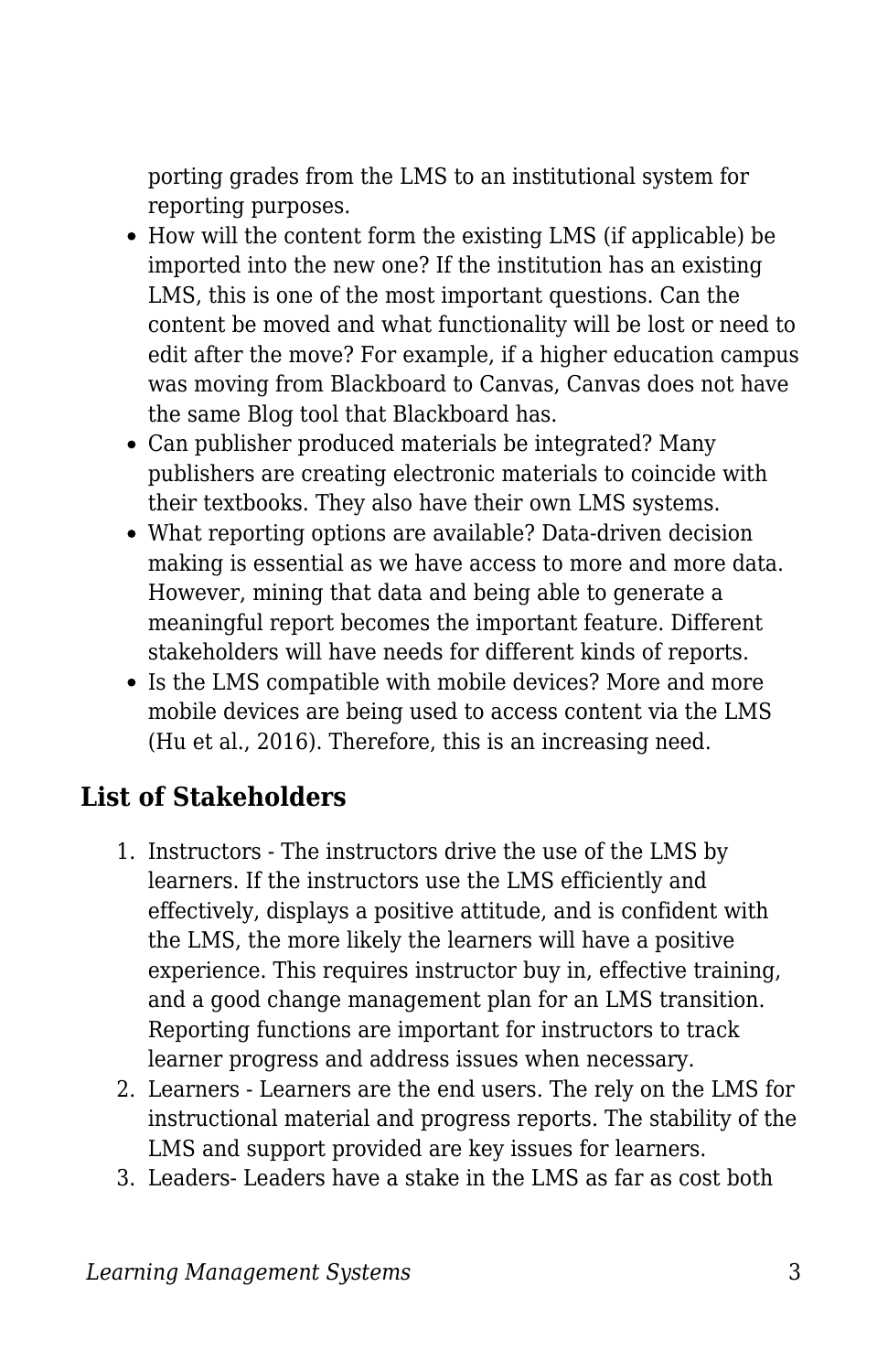initial and recurrent; personnel needed for management, support and training; and integration with other institutional systems.

- 4. Support personnel support personnel will be involved with supporting the LMS regardless of whether the LMS vendor provides a support package or not. The transition will also require additional personnel and time. The people include the technology support personnel such as the information technology office or educational division such as instructional designers.
- 5. Administrative personnel There is usually an LMS administrator if an LMS existed prior to the new selection. There may be a team that is involved with the administration and support of the LMS depending on the size of the institution and the level of use of the LMS.

### **Selection Philosophy and Considerations**

The governance of information technology (IT) services and support is an important consideration in how an LMS is selected. The amount of shared governance around the selection of academic technology tools is a reflection of the institution's culture, the levels of IT staffing available, and the amount of stakeholder's involvement in institutional decision making in general. Some institutions involve various levels of stakeholders a great deal in the design and selection of all kinds of services, while other institutions have clearly defined roles for stakeholder involvement in only portions of the selection of services; yet other institutions may not include various level of stakeholders at all IT decisions. For example, a smaller institution with limited IT staff capacity may typically choose IT services at the CIO or leadershiponly level from full-service vendor partners who offer a complete "turnkey" service offering. Larger, well-resourced institutions may have more of a "DIY" culture, where the expectation is that IT services will be more centrally managed by the institution itself. Most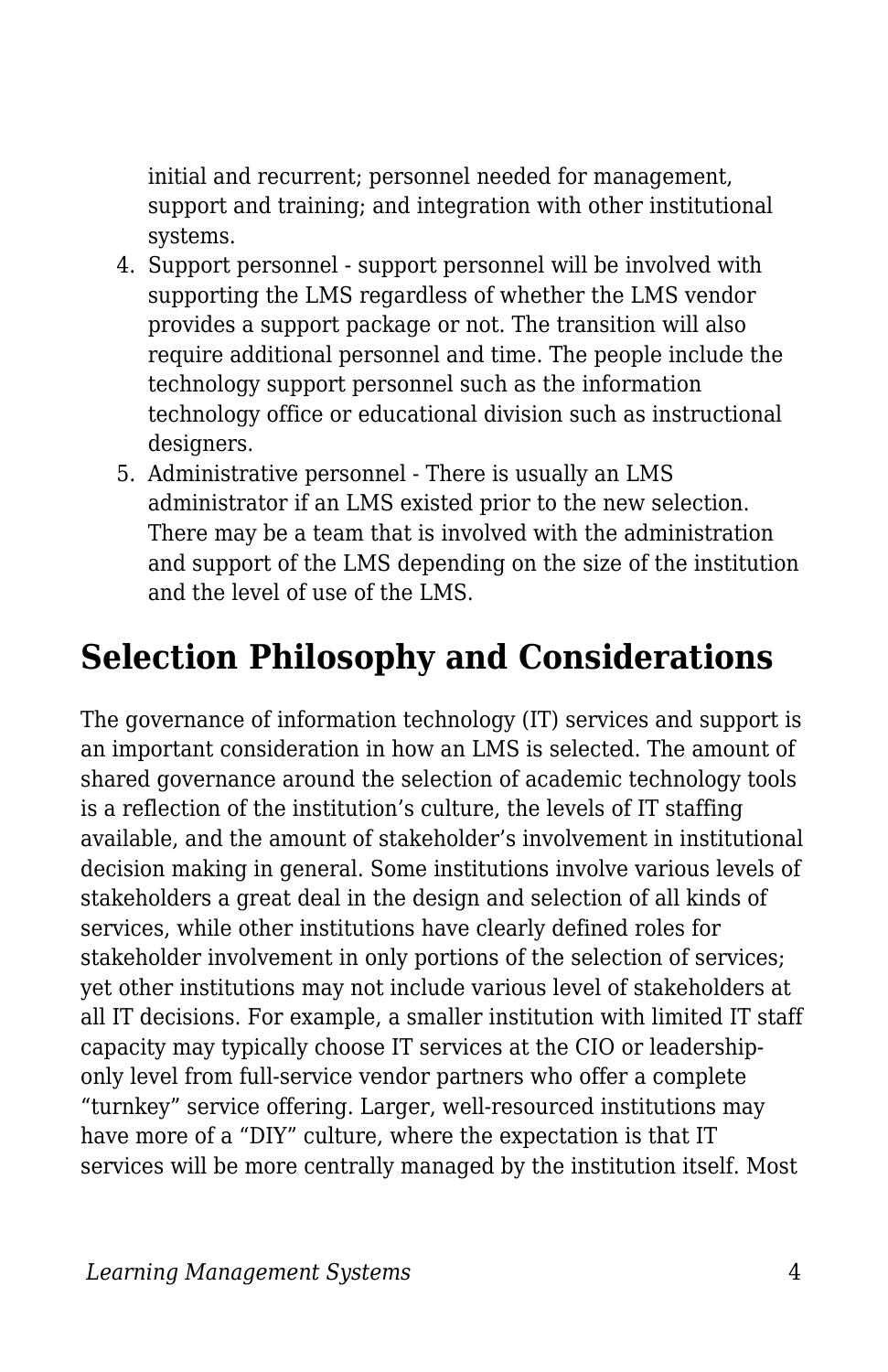institutions fall somewhere in-between and are seeking IT solutions which best fit their needs, regardless of support structures required, levels of existing or future staffing levels, amounts of vendor support, and so forth: in other words, the institutional needs are placed first and strategic decisions are made in light of those needs. Therefore, such institutions must weigh all of these considerations in selecting the right LMS.

Given that the LMS is a mission critical system that affects the heart of the learning enterprise for the institution, it is best to seek as much input from all stakeholders as possible in determining which LMS to deploy. Switching from one LMS to another is an arduous process with many complex aspects for staffing, IT resources, stakeholder time and effort, and so forth, which makes picking the right one an important task that deserves quite a bit of visibility within the institution. The criteria for this selection will be discussed later in this chapter. At the end of the process, everyone involved should strongly feel a sense of ownership in the decision, that there was truly a theme of openness, transparency, and shared governance. To accomplish this successfully, an LMS selection committee with fair representation of all stakeholders will need to be established.

### **Establishing the Selection Committee**

The Role of the Chairs. When determining how the selection committee should be chosen, there must be a project sponsor or leader who will coordinate most or all of the activities of the selection process. These activities will include soliciting the members, working with IT staff, contacting vendors, assembling documentation, and leading the communications strategies. The committee chair, therefore, should be someone who is well connected to leadership and to instructors, such as director of the IT unit in charge of the LMS or the training unit. In the interest of shared governance, an influential member of the institution should serve as co-chair to ensure that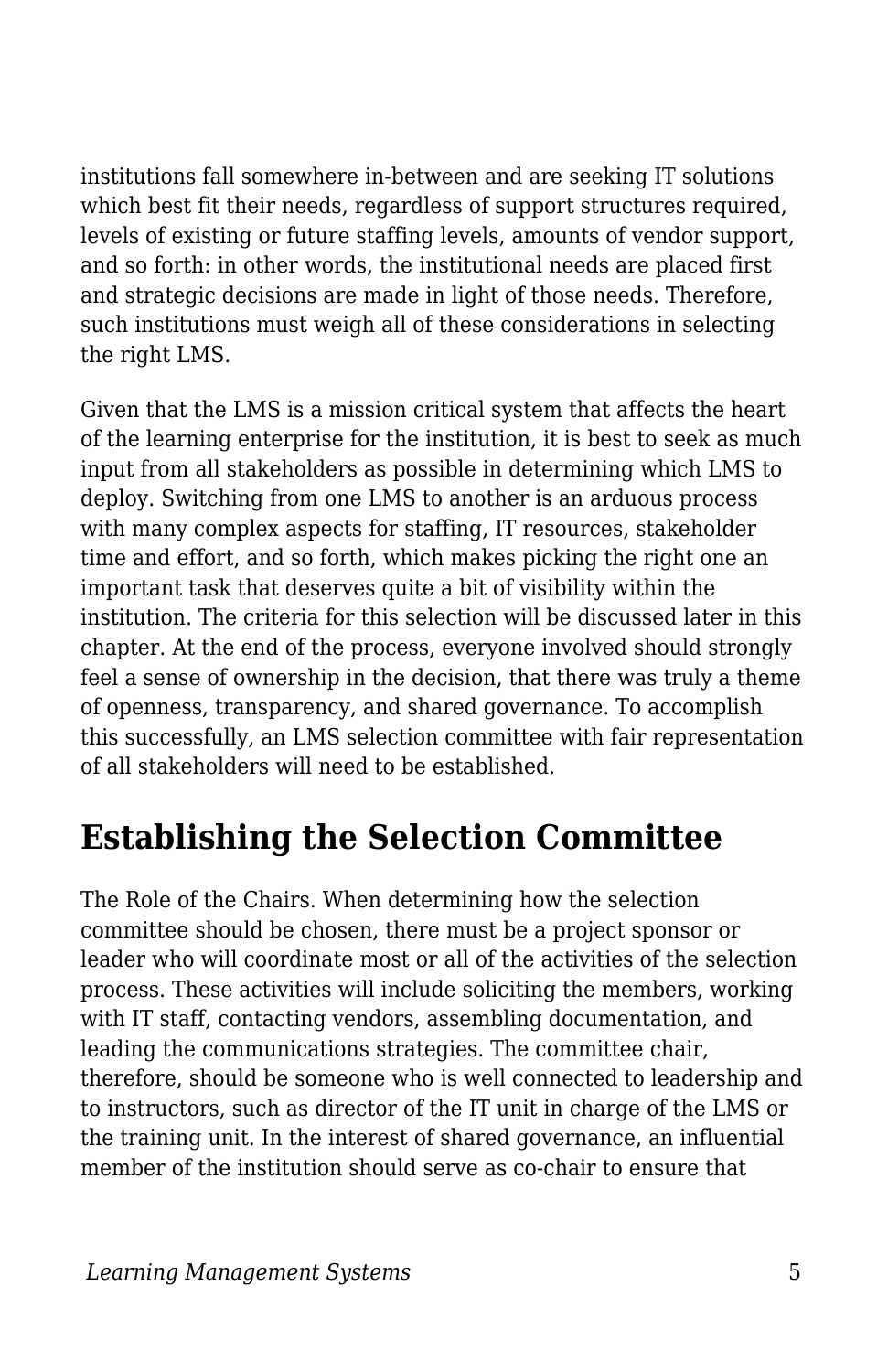institutional interests are always kept at the forefront. These two coleads, ideally, will have the trust of the institution to lead the process in a fair and open manner.

Committee Membership. Depending on how big the institution is, the committee membership will vary in size, but the important factor is that the major stakeholders are adequately represented. These would include:

- Instructors
	- Different departments ensuring each major unit is represented with representation equating to size of the unit
	- $\circ$  Range of usage types, from those who are LMS super users who create and deliver fully online instruction to the casual users who leverage the most basic features to support face-to-face instruction
	- $\circ$  Mix of comfort levels, from innovators and early adopters through late-majority and laggard temperaments (Rogers & Shoemaker, 1971)
- IT Staff
	- Instructional technologists
	- Support personnel
	- Security and server professionals
- Professional Development Staff
	- $\circ$  Instructional designers
	- Online learning specialists
	- Pedagogy consultants/experts
- Support Services Staff
	- LMS Administrators
	- o Personnel that support the LMS
- Learners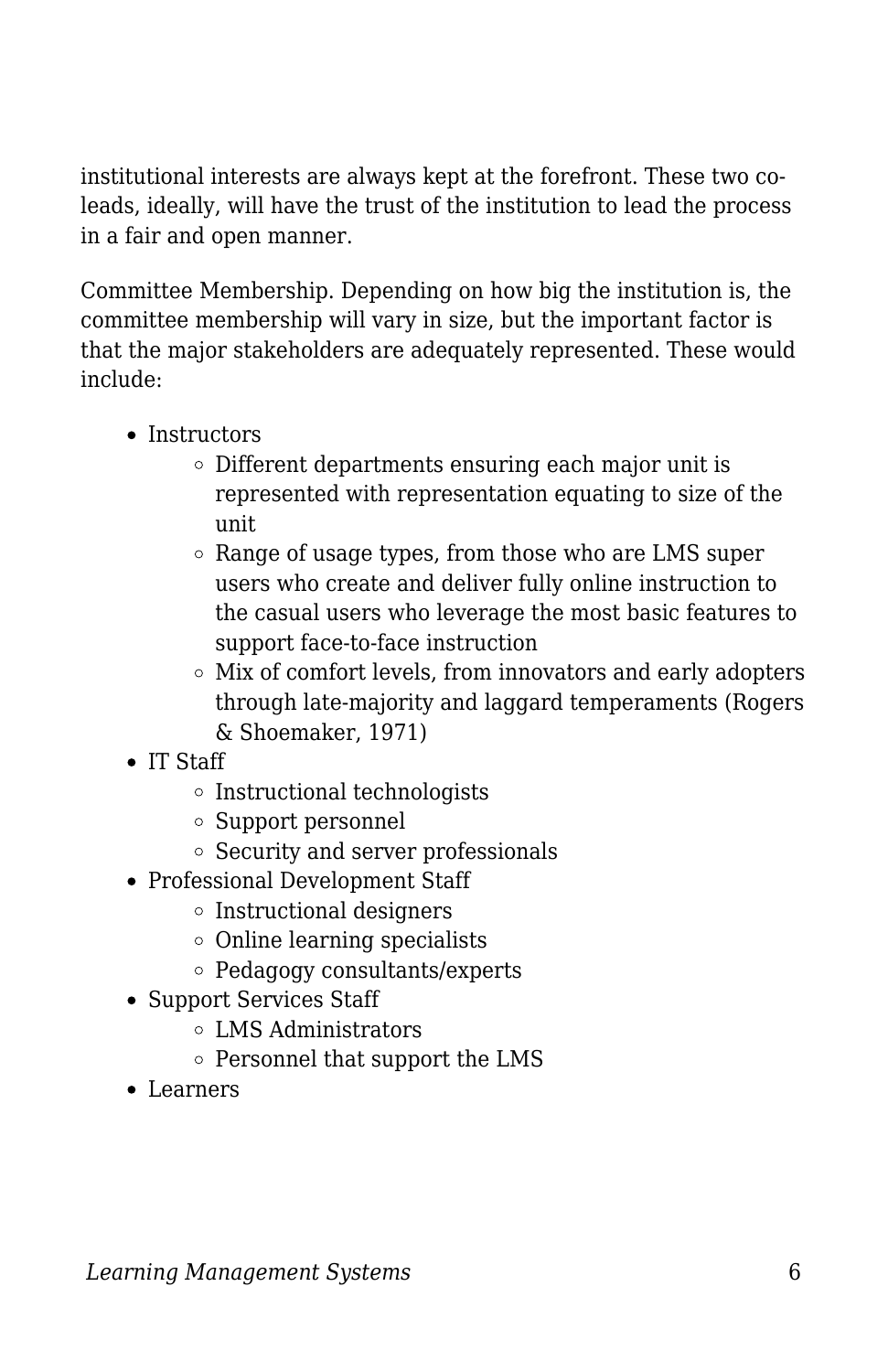A representative sample of end users of the LMS. In all, it would not be unusual but highly advisable to have a committee comprised of 20-30 people. Understandably, this can make scheduling difficult, but the selection of the LMS is so important that members will make meetings a priority. Administrators receive the recommendations and reports from this committee and are represented by the chair and cochair, if they do not elect to serve on the committee.

Recruiting the Committee. There are two main options for recruiting the members of the committee. The first is for the chairs to directly solicit members personally. The second is for the chairs to ask a senior leader to appoint the members to the committee. Depending on the institution's culture, the latter can be a fruitful way to get involvement established quickly and raise the visibility of the work. If that option is not a viable, the appointment option can also be filtered through the next layers of leadership such as the department chairs.

Timeline of Committee Activity & Length of Service. In order to maximize committee members' participation, they will need to know exactly what they have signed up for. First, the chairs must determine what the "drop dead" decision date is for making the selection and work backwards from there. This date is usually determined by considering the academic calendar, the IT staff capacity to ramp up a new system, the instructor training required, funding deadlines, and so forth. A suggested way to simplify this is to establish that the new LMS will be rolled out at the beginning of the next academic or fiscal year, like August 1 for academic, and determine every step or milestone leading up to that date. In this academic example, the system would need to be purchased and in place by March 1, to allow time for training and migration, which means that contracts and licensing processes would need to be completed by February 1, which means that the decision would have need to have been made and widely vetted by all stakeholders by December 15 and so on. This is an aggressive timeline. Many institutions elect to have a year overlap of the two LMS systems to ease transition and training timelines.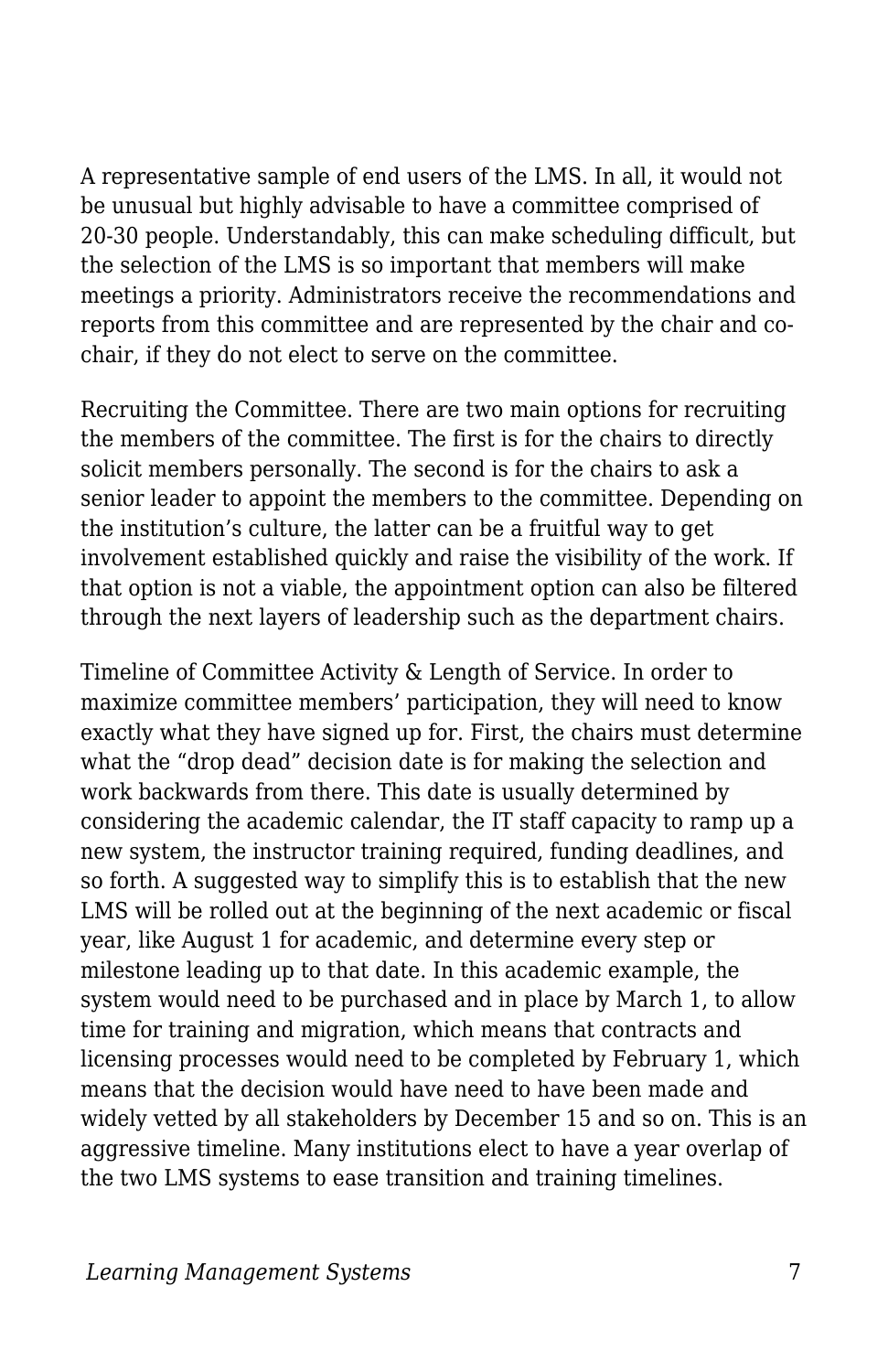Whatever the rollout date is, the major operational and implementation milestones must be determined so that the selection committee can complete its process plenty of time. Considering these factors and timetables, the committee should start and finish its work within as a short timeframe as is practical. When conducted correctly, a single semester or fiscal quarter should be sufficient. This may seem like an accelerated pace to many academic stakeholders, since academic committees are often long, slow, infrequent, and lacking in clear mandates or deliverables. If the institution has a longer horizon until adoption, the process could be extended by the committee meeting less frequently. However, the danger is that the committee may never establish momentum, create fatigue, suffer participant mortality through scheduling conflicts, and other issues that might arise. Thus, meeting weekly or bi-weekly for three months is short, simple, and to-the-point.

### **Communication Strategies**

The activities of the selection committee need to be communicated widely and frequently to a variety of audiences. It is recommended to establish a simple communication channel for all activities to be noted, such as a website that is frequently updated and shared with constituents. This website should contain the names of the committee members, the charge from the leadership, the meeting minutes, and all supporting documentation such as summaries of data collection.

The committee members should also serve as personal communicators within their departments, in committees, and so forth. They are ambassadors for their colleagues' needs and ambassadors for the selection process itself. Likewise, the co-chairs need to regularly communicate to leadership about the progress of the committee through written and oral reports, both formal and informal.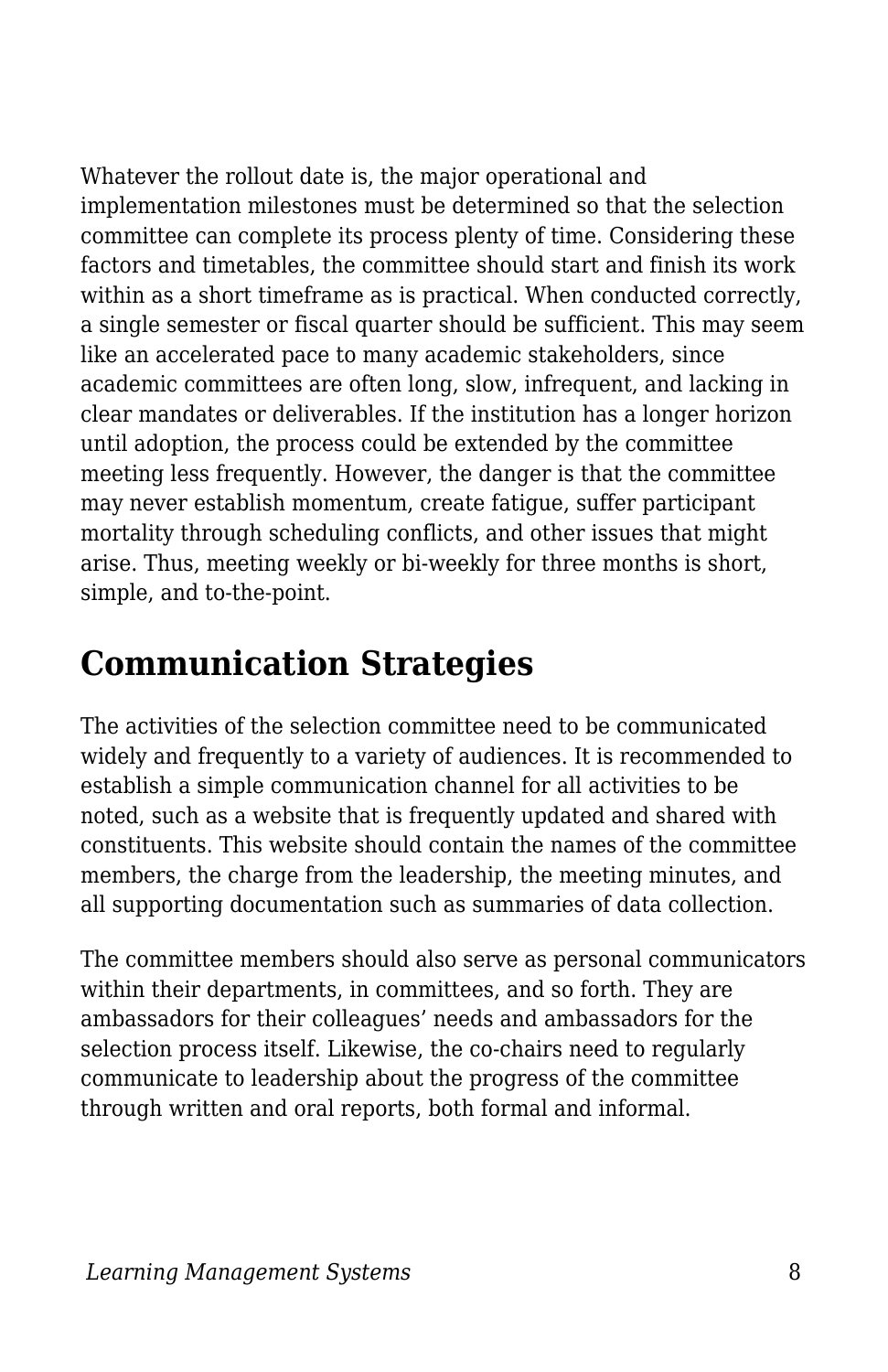### **Selection Criteria**

#### **Research**

A quality committee is a well-informed committee. Prior to gathering data about the infrastructure and culture of the institutions and the needs of the stakeholders, the committee must first conduct some research in order to be well informed about the charge. How this research takes place is up to the chair and or a collaborative committee decision. However, the committee members should all become informed about LMS vendors, features, transitions at other institutions, and support issues. A variety of sources should be evaluated such as industry publications, professional organization publications, research publications, and published LMS transitions reports and surveys. A large committee can be helpful in this area because the research effort can be divided, conquered, and reported back to the committee. Sometimes, sub committees responsible for different research topics are formed.

#### **IT Staff Capacity & Service Model**

One of the first things that needs to be determined is what the institution's IT service model is for providing and supporting the LMS. A large IT staff may be able to self-host the LMS, but a smaller staff will require vendor hosting. There are other considerations beyond hosting, too, such as who will do the integrations, upgrades, security patching, and so on. And not to be overlooked is to determine who will provide 24/7 tier I helpdesk support. Support is often defined in tiers based on the ease of solving the issue. A tier I issue would be a simple one such as a forgotten password. The bottom line is to know what the right mix will be between IT and vendor service provision. Without ever digging into the desired instructional features, one or more LMS offerings could be removed from committee consideration based on IT capacity alone. And even if self-hosting is desired by institutions with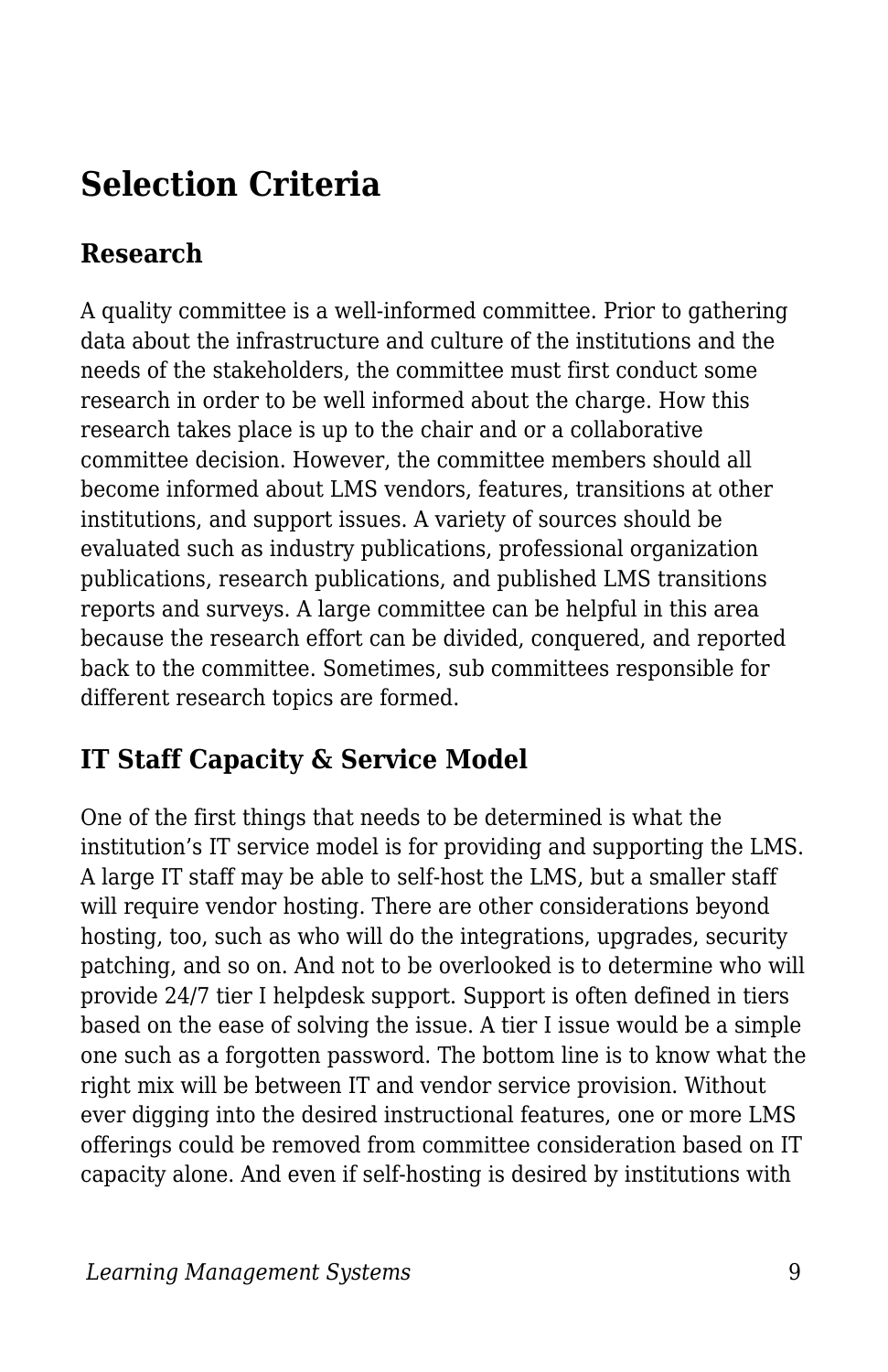smaller IT staffing, this may limit LMS customizations that instructors and learners may need. Institutions must carefully weigh the opportunity cost of such decisions.

#### **Stakeholder Needs**

In order to understand the needs of the different stakeholder groups, the selection committee should establish some data collection methods to garner input. This helps ensure the feeling of inclusion and a quality selection process. An electronic survey to all stakeholders, committee listening sessions, and selected or random interviews could all be viable options to gather input regarding preferences of features, desired support, and integration of other instructional tools. The committee should take into consideration time constraints, leadership preferences, and data analysis/reporting techniques when selecting these methods of data collection. Careful consideration should also be taken with the content of the data collection instruments used. Some key issues to consider in the content of the questions are reliability (downtime), extensibility (integrating external tools), usability (ease), and mobile friendliness. LMS evaluations and selections of the past also included desired features. However, as LMS software has evolved the major players tend to have the popular features needed. Therefore, this might not be as needed as it was previously. The committee needs to gather a clear picture of the stakeholders needs to make the selection of the best fit LMS.

#### **Gather data**

Once the committee has the data collections plan in place, the plan should be followed. Data analysis should take place and a needs assessment report generated. This report will be reviewed and submitted to chair of the committee and administrators. The data will be used to write the RFP (Request for Proposals) that is then sent out to vendors. The vendors will respond with their proposals based on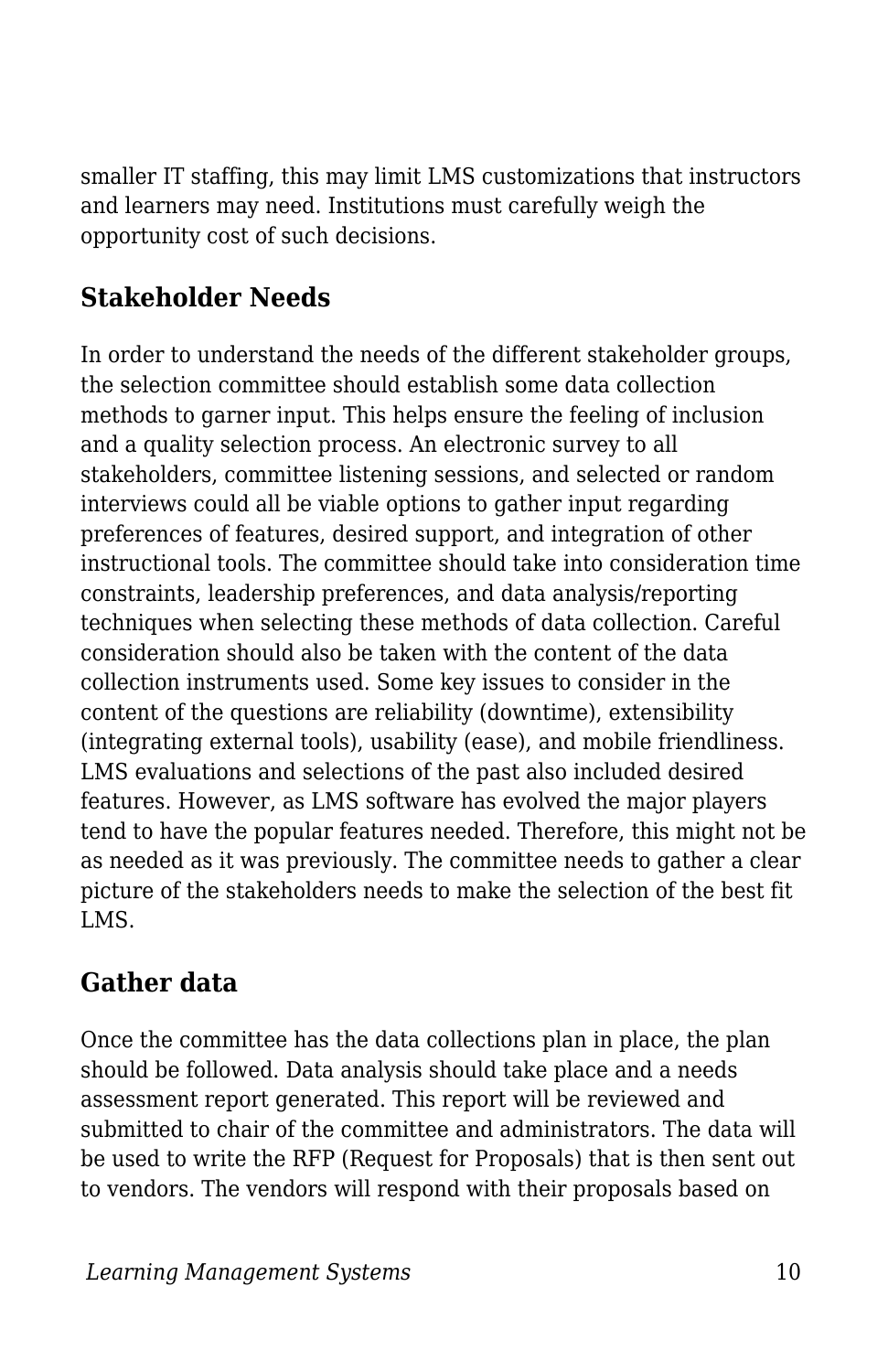the RFP. The RFP should include the following details: Company information, LMS needs, desired or projected usage statistics, and a draft project timeline.

### **Conduct Cost Benefit Analysis**

#### **Determine the Total Cost of Ownership**

Cost is an important part of any IT service offering. To make a true comparison of costs between possible LMS offerings, decision-makers need to look beyond only the direct cost of buying the service itself to find out the total cost of ownership. For example, open source IT products are often touted as "free," though the cost of hardware, staff, support, and others could all add up to a hefty price tag. Furthermore, costs should be calculated on a three- to five-year basis to get a clearer picture of ongoing costs, since the ramp-up costs in the first year are typically greater than the subsequent years. Vendors often present tiered pricing for years or lengths of contracts.

The following items comprise the direct and indirect costs that make up the total cost of ownership:

- 1. LMS licensing fee usually the largest single cost item; could be hundreds of thousands of dollars; often calculated on learner usage at the institution.
- 2. Hosting vendor hosting versus self-hosting; self-hosting involves hardware (and hardware replacement cycles), file storage servers, staff costs for patching and upgrades, and more.
- 3. Support in-house versus outsourced or a combination of both; consider staffing levels and needs, including salary and benefits (when thinking about outsourcing, compare with current cost of each call to your university IT help desk, e.g., determine how many calls are LMS related, how many calls a staff member can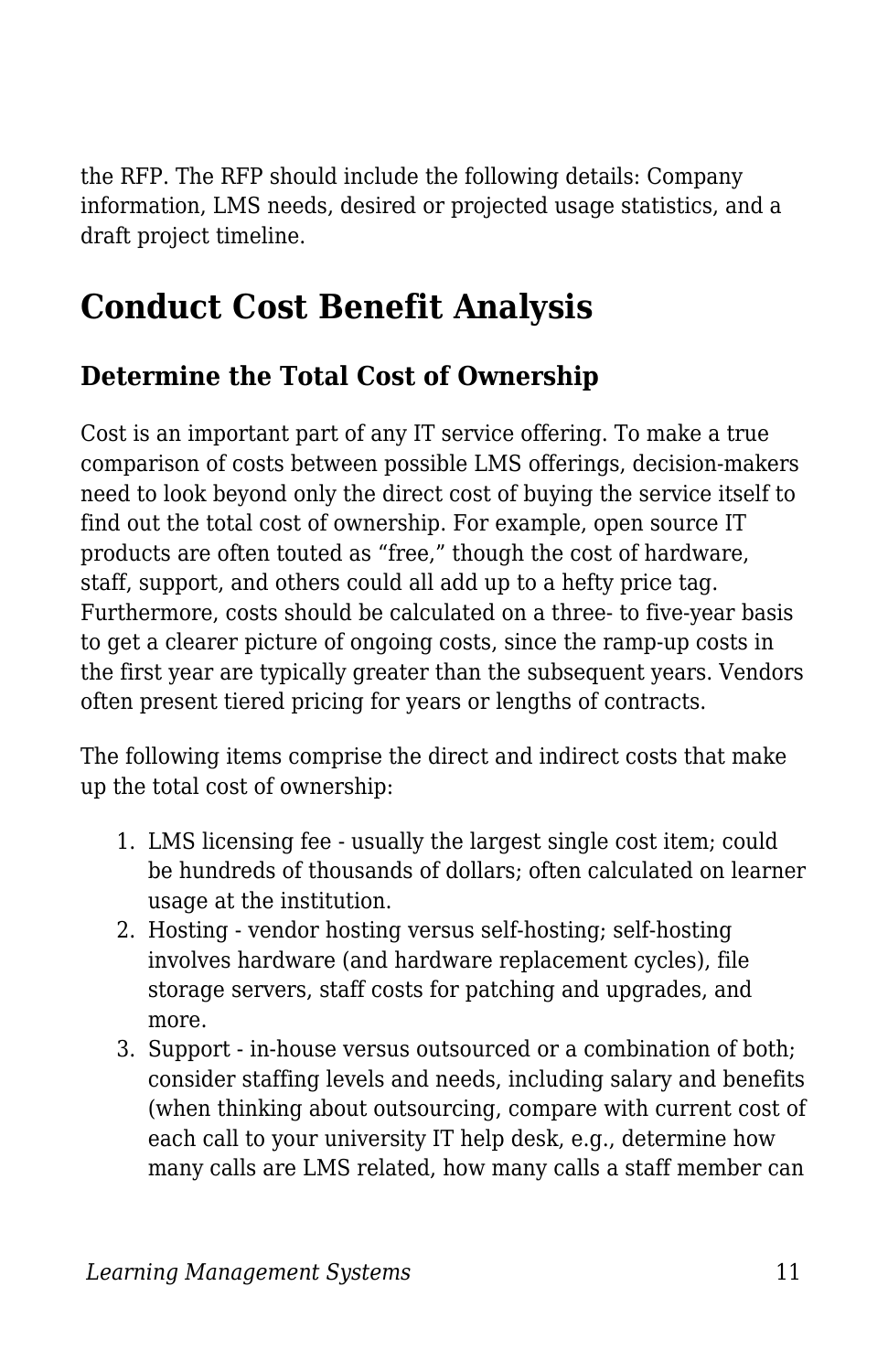answer annually, etc.)

- 4. Training initial training during migration and ongoing training needs in year two and beyond.
- 5. Technical integrations staff time and costs to integrate other systems with LMS, such as video streaming, authentication, and other needed systems

Some costs will be one-time costs, though most should be considered on an annual, recurring basis. A special note should be paid to instances where straight "apples-to-apples" comparisons are not possible and whether the cost differential in such instances is justified or provides a new service level offering. For example, some LMS providers offer 24-hour/7-day support. If the current IT support environment is not 24/7, then this is not just a new cost but truly a new service, an expansion beyond the old capability. This should be considered as a benefit and have a different justification tied to it when doing cost comparisons.

## **Concluding Actions**

Once the vendors have been solicited through the RFP process, which is handled through the purchasing department, the committee will review the proposals received and select a small number of vendors (1-3) to come and present/demo the product to the committee and invited stakeholders. These presentations are usually sales pitches that highlight the positive statistics and testimonials of the LMS, but there is a question and answer period at the end of the presentation for stakeholders to determine if the LMS will suit their institutional needs. The committee should be ready with questions for the vendors that relate to the specific institutional needs. If other stakeholders, who are not on the committee, were present, then feedback should be solicited from them to inform the committee. This can be done informally or formally though electronic survey. Once presentations are complete and all data has been gathered, the committee will make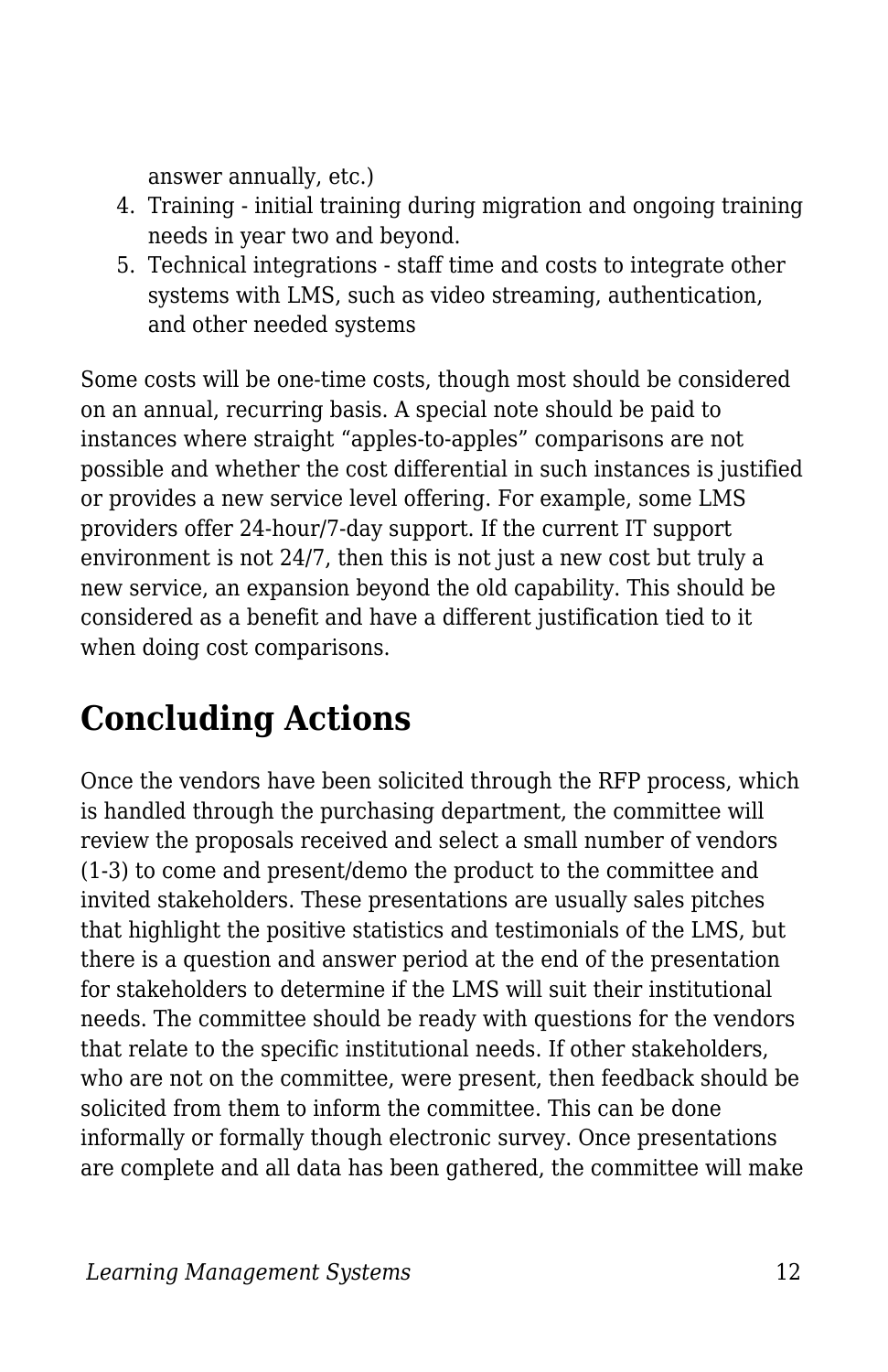a selection and develop a recommendation report. If the leadership agrees with the recommendation, then the LMS will move into a pilot phase in which support personnel will gain access and training followed by a select group of stakeholders who will pilot the system before it is widely released to the institution.

### **References**

Hu, X., Lei, L. C. U., Li, J., Iseli-Chan, N., Siu, F. L., & Chu, S. K. W. (2016). Access Moodle using mobile phones: student usage and perceptions. In Mobile Learning Design (pp. 155-171). Springer, Singapore.

Rogers, E. M., & Shoemaker, F. F. (1971). Communication of Innovations; A Cross-Cultural Approach (2nd ed.). New York, NY, US: Free Press.



.<br>EDITED BY: DAISYANE BARRETO, PH.D., AMY<br>IOTTMANN.ED.D. AND SALENA RABIDOUX, MA